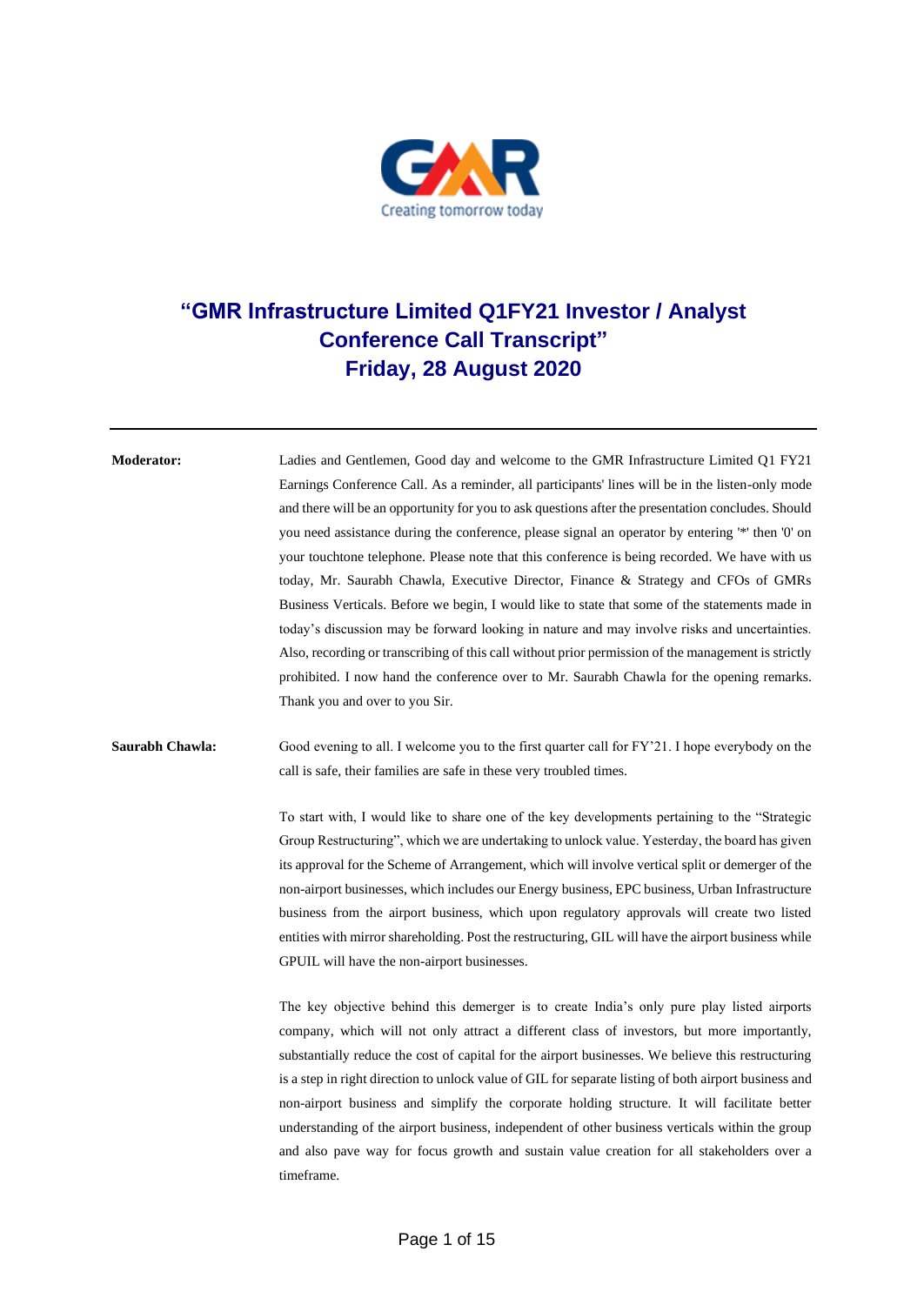

Coming to the businesses front, GMR businesses have been adversely impacted by the lockdown measures of the government due to the COVID situation, but now are seeing gradual signs of recovery.

To start with, our airports have witnessed significant increase in traffic post their opening on May 25, 2020. Commercial scheduled international flights however continue to be suspended till August 31, 2020. But foreign carriers have started operating to and from India under the air bubbles arrangement. Currently, India has air bubbles arrangement with US, UK, Canada, Germany, France, UAE and Kuwait.

To give some perspective on airports performance, let me talk about how Delhi airport is performing. Delhi airports daily average packs which was recorded at 12% of pre-COVID levels in the first week of reopening has improved to 23%, in the 13th week, whereas daily average ATMs which were at 23% at the first week, improved to 32% in the 13th week. Cargo domestic daily average tonnage, which was at around 17% of pre-COVID levels for the first week has improved to 47% during the 13th week. Cargo international daily average tonnage which was at 47% of pre-COVID levels for the first week has improved to 71% during the 13th week. So clearly, the operating metrics have continued to improve over many quarters.

In the Hyderabad airport too, we are witnessing also similar kind of recovery. For instance, the domestic daily average packs which was at 8% of pre-COVID levels in the first week of reopening has improved to 31% in the 13th week. Domestic daily average ATM is now at 38% of pre-COVID levels from 12% in the first week. Cargo domestic daily average tonnage has improved from 8% of pre-COVID levels in the first week to 60% in the 13th week, whereas international daily average tonnage improved to 71% in the 13th week from 65% in the first week.

Key point to note over here is that the recovery in traffic is achieved even with limited opening of capacity by the government. As you are aware, the government had allowed 33% capacity for the airlines till June  $25<sup>th</sup>$ , post which now it has increased to  $45\%$ .

Going forward, we anticipate improved recovery in traffic due to the following reasons: First, innovations around technology for testing and safety, which really facilitate the travel and boost traveler confidence have been evolving very rapidly.

In addition to that, people although they had a perception that when they fly they breathe into the same air-conditioners, now they are coming to knowledge that at least the cabin air is constantly changed with fresh air from outside. The air comes through the engines. The fresh air is mixed 50:50 with the air inside and is spun back right with the right temperature into the cabin. The old air is released outside. The new air which has changed every two to three minutes, flows from ceiling to floor and not horizontal through the cabin. Moreover, the air in the cabin goes through HEPA filters which have the capability to catch 99.99% of viruses, bacteria, fungi, dust, germs. According to experts, air exchange program in flights is superior than the hospitals, offices and the odds of catching COVID-19 in a flight is minimal.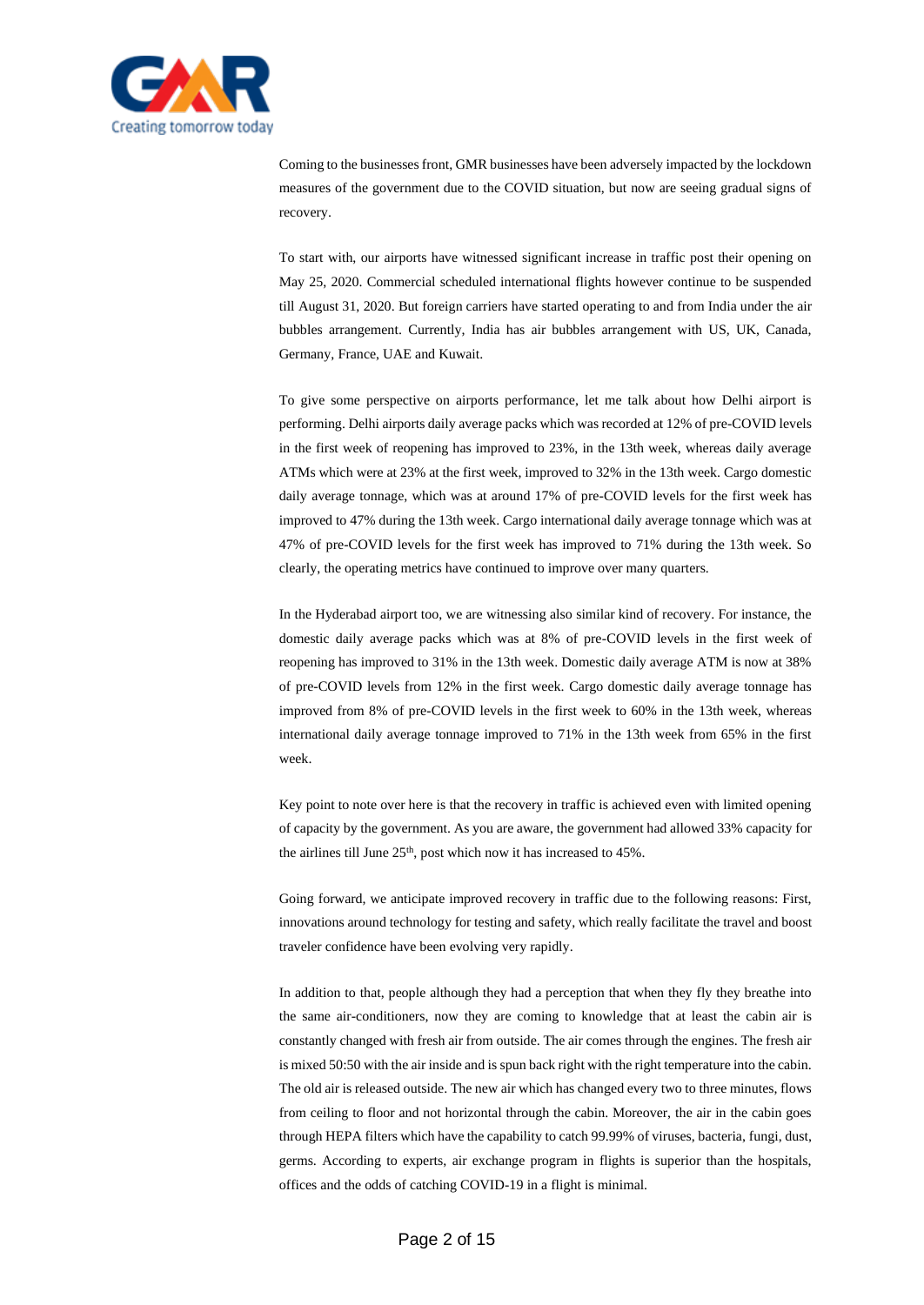

Secondly, evolving technologies with respect to rapid testing of COVID-19 will smoothen travel experience even further. For instance, India and Israel are conducting trials on a rapid testing gun, which has the potential to detect COVID-19 in 30-seconds. This technology has already been applied for an FDA approval by the University in Israel and currently it is being tested at the Ram Manohar Lohia Hospital in Delhi. US has recently authorized a 15-minute COVID test from Abbott Laboratories, which is actually priced at \$5. UK Government has backed a study which is called a finger prick test. It has passed its first major trial which provides results within 20-minutes with 98% accuracy.

Additionally, state governments of India continue to relax travel restrictions, for example, on August 25th State of Karnataka scrapped all travel related restrictions, including the one for quarantine post travel. Also, Maharashtra is looking to double the per day limit and allowed domestic flights travel and departure from the state.

Additionally, on the international travel, the establishment of air bubbles between US, France, Germany and UK with India will facilitate travel to return although the progress will be slower than that of the domestic market.

For GMR, ~75% of our passenger traffic is domestic. We expect that by the end of this fiscal year, our traffic should start growing at the same click and we should achieve the same run rate as it was in the February of 2020 which is a pre-COVID levels.

Coming to the "Other Businesses", the Energy business is also seeing positive traction. PLF of Warora and Kamalanga, which was at 49% and 52% respectively, during April 2020, has improved to 83% and 89% in August 2020.

On the Highways business also the Hyderabad-Vijayawada and Ambala-Chandigarh Expressways have also reached 84% and 78% traffic as compared to pre-COVID levels in August 2020.

As communicated in our last conference call, GMR Infrastructure as a group is continuously adapting to the situation and are focused on falling measures to mitigate the challenges emanating from the COVID conditions.

Cash conservation through rescheduling of our CAPEX plans is one of the key areas. Maintaining high levels of liquidity is key to survival. Consolidation of infrastructures to adapt to the nature of traffic and reduce operating costs, for example, all the traffic right now in Delhi airport from terminal-1, terminal-2, they have all now been combined at terminal-3. So those terminals are shut whereas terminal-3 is in full operation.

Reviewed all budgets which have resulted in significant reduction of operating expenses which would be visible from third quarter onwards.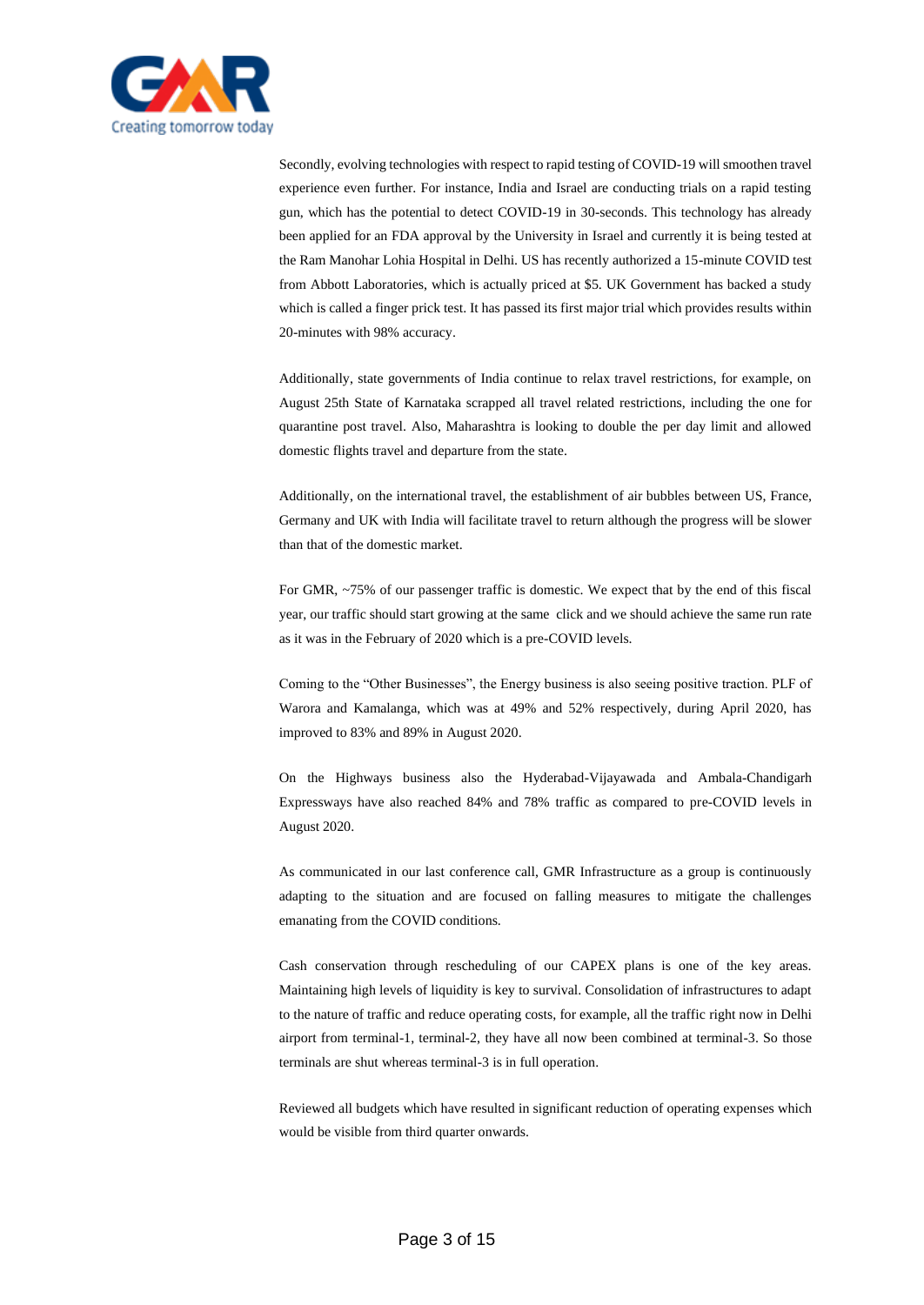

Ensuring maximum security and safety for our customers to restore their confidence such as adapting to effective hygiene standards at our facilities and assets is paramount in our purpose.

Lastly, on the deleverage front, in addition to the reduction in corporate debt at GIL, the promoters are also taking steps now to reduce the pledge against shares, which will further unlock value in the listed shares.

The presentation for all the financial numbers are already available with you. We are available to respond to your questions on the call and offline post the call.

Now, I would like to open the forum where my colleagues from the corporate and the businesses can answer your questions. Thank you so much.

**Moderator:** Thank you. Ladies and gentlemen, we will now begin with the question-and-answer session. The first question is from the line of Gautam Prasad from Deutsche Bank. Please go ahead.

Gautam Prasad: I just wanted to understand a couple of things. On the potential capital raise that have been discussed, what is the timeline that could potentially come through at? And what is the quantum that might be raised in the initial step? And in terms of timeline, how should we see that with respect to the demerger?

- **Saurabh Chawla:** We are going for an enabling resolution, I mean, as you are aware, every year the enabling resolutions do expire and the enabling resolutions sought last year was for about 2,500 crores which is I think expiring in mid-September. In the current ATM we are taking another resolution for that. At this stage, we do not have any visibility on the capital raise. As and when the board of directors so decide, of course we will communicate to the markets.
- **Moderator:** Thank you. The next question is from the line of Abhiram Iyer from Deutsche CIB Center. Please go ahead.

**Abhiram Iyer:** My question was pertaining to the land sale by the Delhi airport to the Bharti Realty. Could you let us know what the status of this is now since they are coming into September?

**Saurabh Chawla:** Well, I mean, the status is both the parties are fully committed to the transaction. There is no indication either from Bharti or from anybody else not to go ahead with that project. Obviously, in a COVID condition, things go on a slower plane, whether it is approvals or development side of it. So as things start to open up, we will see traction in that contract, that is about it, there is nothing which should in any way hamper the development going forward.

**Abhiram Iyer:** Just one more sort of follow up query is like if I compare the CPD revenues from last quarter to this quarter, last quarter, there were somewhere around Rs.3 billion, this quarter it is somewhere around 560 million, so could you let us know why there has been a drastic reduction in this specific revenue because essentially these are rents, right, so these should have been paid irrespective of whether the passenger footfall is there?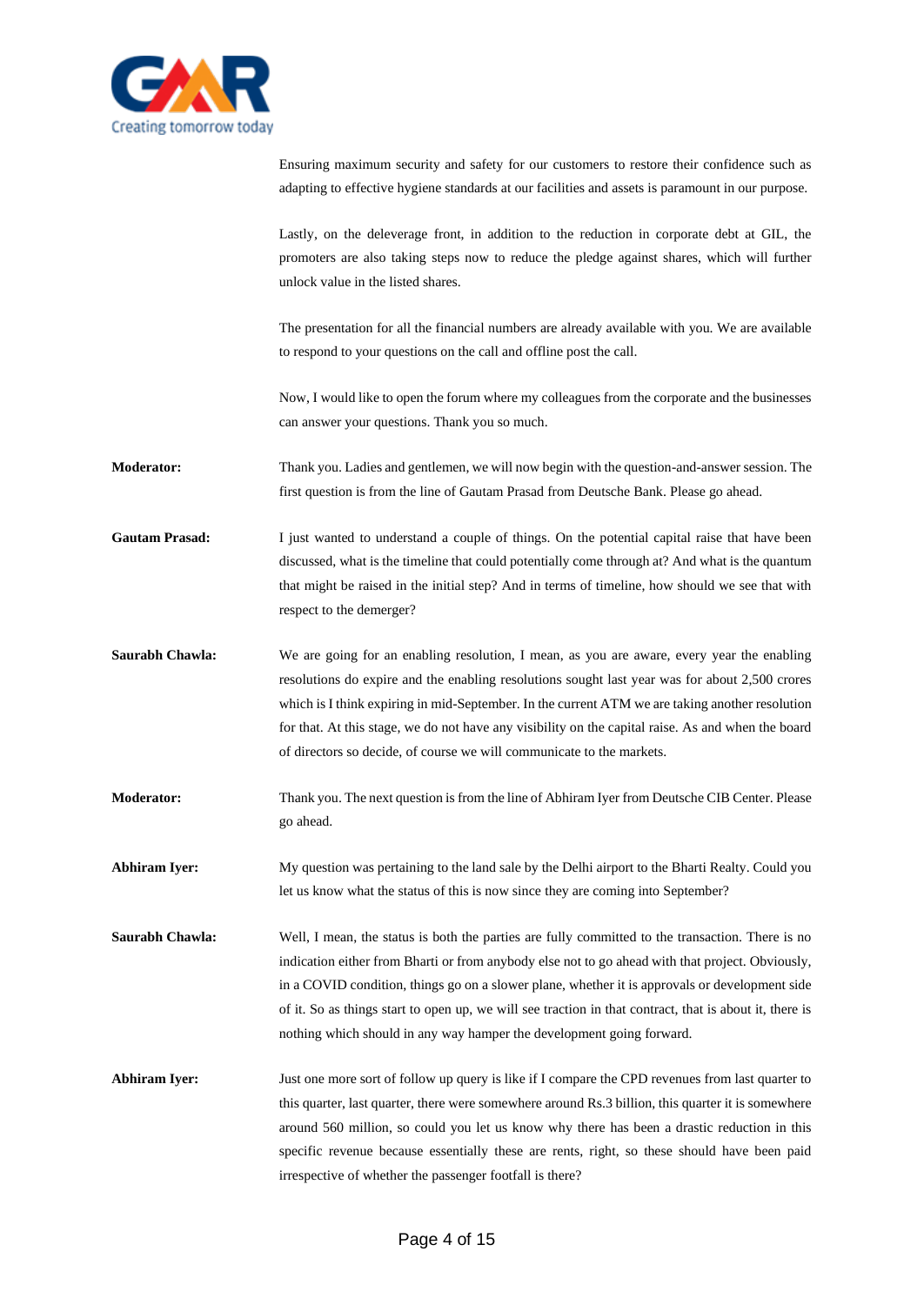

| <b>GRK Babu:</b>     | Basically, pertaining to some of the CPD rentals which we have not received the payment. Since<br>we have to pay the revenue share to the Airports Authority of India for every revenue to accrue,<br>since there are some delays in collection especially the Bharti payment, it is taking a little more<br>time. So, we have taken a conservative view. And to conserve the cash especially, we have not<br>recognized the revenues of course, going forward we will recognize as and when the cash<br>flows improve.                                                                                                                                                                                                          |
|----------------------|----------------------------------------------------------------------------------------------------------------------------------------------------------------------------------------------------------------------------------------------------------------------------------------------------------------------------------------------------------------------------------------------------------------------------------------------------------------------------------------------------------------------------------------------------------------------------------------------------------------------------------------------------------------------------------------------------------------------------------|
| <b>Abhiram Iyer:</b> | There are not any delinquent accounts here, essentially there are not any apart from Bharti?                                                                                                                                                                                                                                                                                                                                                                                                                                                                                                                                                                                                                                     |
| Saurabh Chawla:      | There is no delinquency.                                                                                                                                                                                                                                                                                                                                                                                                                                                                                                                                                                                                                                                                                                         |
| <b>Moderator:</b>    | Thank you. The next question is from the line of Prithvi Raj from Unifi Capital. Please go ahead.                                                                                                                                                                                                                                                                                                                                                                                                                                                                                                                                                                                                                                |
| Prithvi Raj:         | Is there any pressure on the receivables from any of the airlines and also is there any negotiations<br>that is happening on your lease rentals from the DDFS in the airports?                                                                                                                                                                                                                                                                                                                                                                                                                                                                                                                                                   |
| <b>GRK Babu:</b>     | There is no pressure as far as the airlines are concerned. We have been continuously receiving<br>the payments. Only Air India there was a little delay because earlier we used to collect the<br>payment through IATA which has come to an end by April which they did not renew it.<br>However, now Air India started paying the money per day Rs.50 lakhs. So, there are no issues<br>as far as airlines are concerned which we are collecting all the payments. And coming to your<br>second question DDFS, in case of non-aeronautical revenue, all minimum guarantees, we are<br>collecting the payment. Only in the first two months, we have given the waiver up to June. After<br>that we are getting all the payments. |
| Prithvi Raj:         | Second question on your demerger and listing of the businesses, is it possible to give some<br>timeline for this?                                                                                                                                                                                                                                                                                                                                                                                                                                                                                                                                                                                                                |
| Saurabh Chawla:      | I think we are looking towards filing for demerger with the stock exchange and SEBI by end of<br>September and as per the timelines as communicated to us by advisors, it takes about a month<br>for the regulators to respond, after which we have the ability to then file with NCLT. The process<br>at NCLT usually takes between nine to 12-months given the COVID conditions that we are all<br>going through. So, work is suffering from expeditious delivery perspective, but between 9 to 12<br>months I think the approvals from NCLT should be forthcoming.                                                                                                                                                            |
| Prithvi Raj:         | You also mentioned a point that you have rescheduled your CAPEX for conserving cash. So,<br>can you give a new timeline for your Hyderabad Delhi airport expansion and Goa airport<br>construction?                                                                                                                                                                                                                                                                                                                                                                                                                                                                                                                              |
| <b>GRK Babu:</b>     | Delhi airport, we have not deferred the construction program. It is because of the COVID the<br>timelines have been shifted. The original plan was September 2022 for Delhi and we are now<br>targeting to complete by June 2023 though we have taken approval up to September 2023 as far<br>as the Delhi is concerned. Hyderabad, we are supposed to complete by March 2022. We are<br>expected to close by September '22 or December '22. Both works are continuously going on.                                                                                                                                                                                                                                               |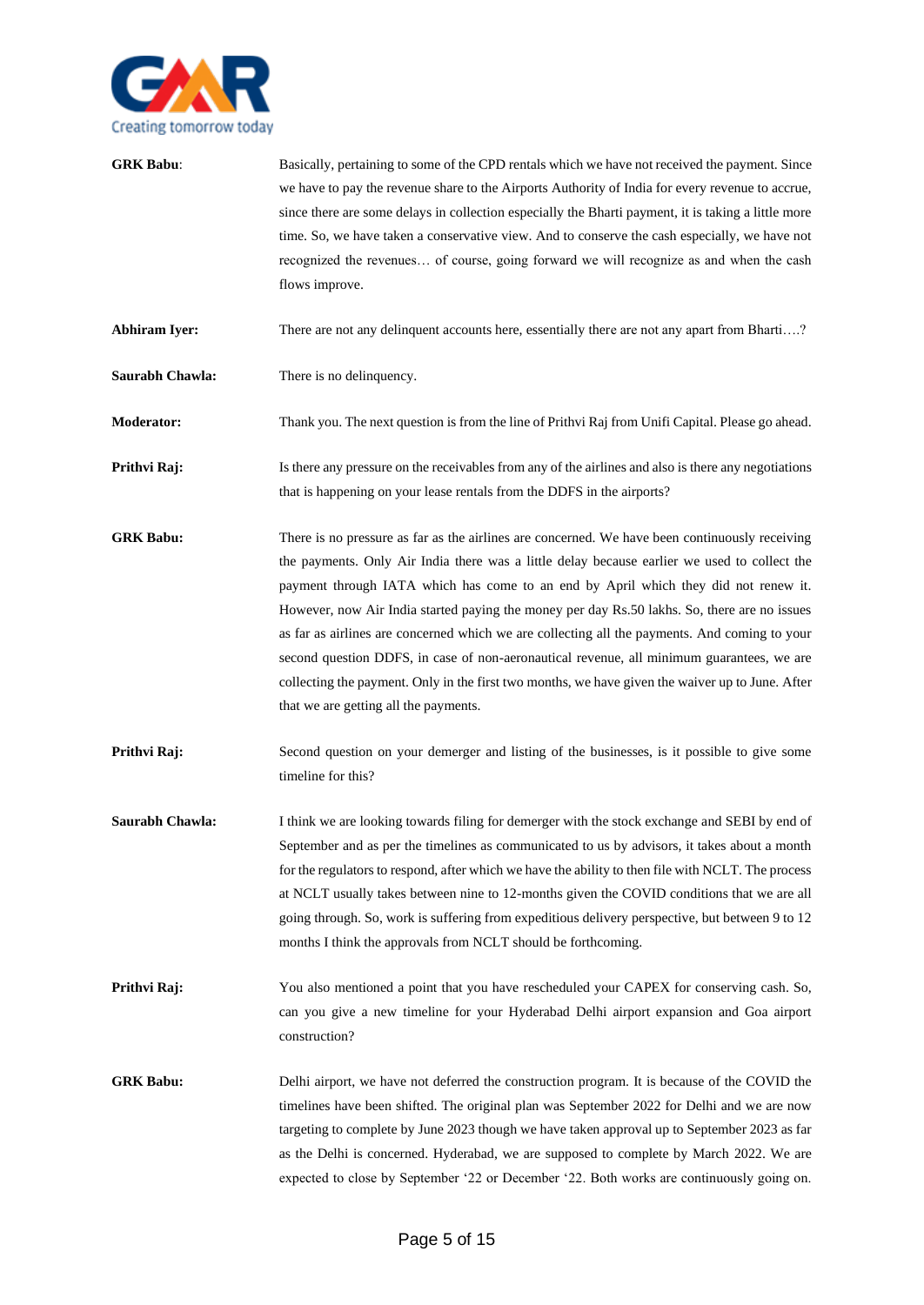

Because of the COVID it has only slowed down for three to four months. Now it started picking up. Because of that only timelines have been shifted out.

**Prithvi Raj:** What about Goa phase-I construction?

**GRK Babu:** Goa phase-I construction is already started. Actually all the clearances have come only in January 2020. By February we have started mobilizing and March again the COVID again stopped. However, in the month of June we have started the work. We have completed the premonsoon works to ensure that the entire site is not disturbed because Goa receives very heavy rains. So now the things are going on and the work is completely going on as scheduled. As per the Goa government, COD was originally September 2020. Goa government has already given time up to May 2022 and that is pre-COVID. And because of the COVID, again, they are likely to give time up to six months, which is the government directive also. But we are targeting to complete the Goa project in all fairness by August 2022.

- **Prithvi Raj:** So whatever revenue loss that happened in the last six months, is there any way government would compensate it for you in terms of aero tariff for the next control period, something of that sort, the revenue loss is a complete loss for you?
- **GRK Babu:** Aeronautical revenue is not a loss because it is a pass-through it is only a timing difference. You are correct non-aeronautical revenue loss is a loss. But, we have been asking the government for support, especially Airport Authority of India and Ministry of Civil aviation for at least giving some deferment and also certain waivers. So far nothing has happened. We are still continuing to seek the support from the government.
- **Moderator:** Thank you. The next question is from the line of Vipul Shah from Sumangal Investment. Please go ahead.
- **Vipul Shah:** My question pertains to this recent second tranche of transaction with ADP. So in second tranche, we have received 45.7 billion including 10 billion in primary the GIL level. So originally we were to receive 55 billion, so we have received 10 billion less, is that understanding correct and this has been replaced by earnout of 10.6 billion?
- **Saurabh Chawla:** Yes, your understanding is correct. The 10.6 billion has been deferred and it has been linked to the earnouts. Those earnouts are linked to the EBITDA of fiscal year '22, '23 and '24. So it is a staggered earnout. And those monies will be received at that particular point of time.

**Vipul Shah:** So in effect, it is a reduction in the valuation only no, if we do not need those EBITDA targets?

**Saurabh Chawla:** Those EBITDA targets are very reasonable if the airports are functioning the way they are functioning even today, those targets will be achieved. The whole fundamental premise was that the airport should be open. And I think that was a commercial decision taken and we believe that the airport should be open when the second tranche of ADP transaction gets done. And that is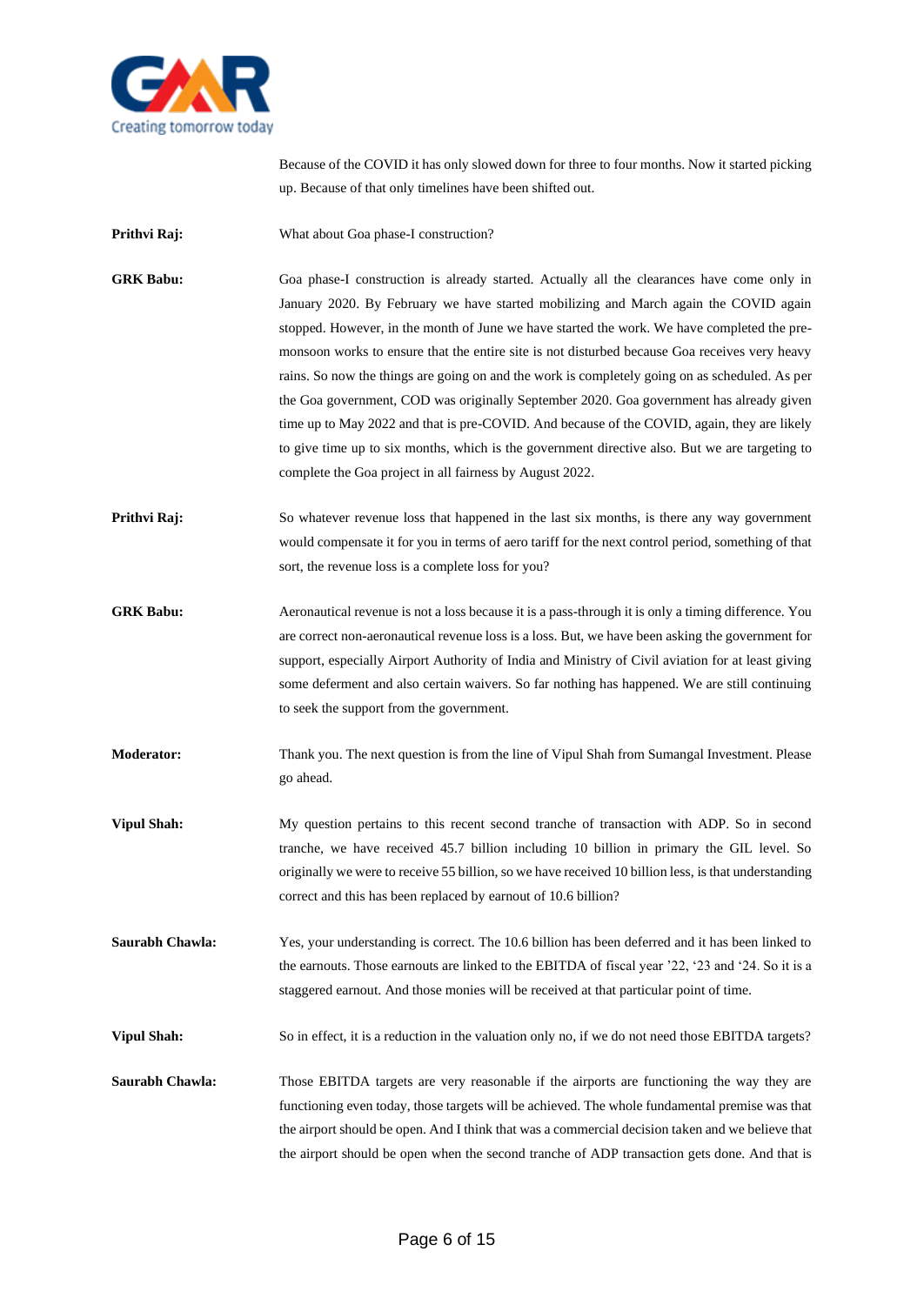

why we have agreed to a little deferred payment over there. So the quantum of EBITDA is not an issue from achievement perspective.

| <b>Vipul Shah:</b>    | So, this money you must have received after 30 <sup>th</sup> June, right, sir?                                                                                                                                                                                                                                                        |
|-----------------------|---------------------------------------------------------------------------------------------------------------------------------------------------------------------------------------------------------------------------------------------------------------------------------------------------------------------------------------|
| Saurabh Chawla:       | Yes, this money we received on 7th of July.                                                                                                                                                                                                                                                                                           |
| <b>Vipul Shah:</b>    | So what was the end use of this fund? So may I ask what is the net debt as on today?                                                                                                                                                                                                                                                  |
| Amit:                 | If you look at the consolidated debt position as of $30th$ June, the net debt is Rs.26,300 crores.                                                                                                                                                                                                                                    |
| Saurabh Chawla:       | The fund is primarily to reduce debt only.                                                                                                                                                                                                                                                                                            |
| <b>Vipul Shah:</b>    | Should we assume that entire proceed has gone towards debt reduction only?                                                                                                                                                                                                                                                            |
| Saurabh Chawla:       | Predominantly, yes.                                                                                                                                                                                                                                                                                                                   |
| <b>Vipul Shah:</b>    | And my second question pertains to this CPD rentals from Bharti. In reply to one earlier question,<br>you said that they have not paid, that is why you have not recognized that income, so in this<br>quarter they should be coming, means, we have not written off anything that I want to<br>understand?                           |
| <b>Management:</b>    | Nothing has been written off The point here is that as you know that every rupee you accrue,<br>you have to pay the Airport Authority of India cash. It is only cash flow matching to ensure that<br>the cash flow is preserved, we have not recognized.                                                                              |
| <b>Vipul Shah:</b>    | So in subsequent quarters, you may see a disproportionate increase in CPD rentals when this<br>payment from Bharti comes?                                                                                                                                                                                                             |
| <b>Management:</b>    | Yes.                                                                                                                                                                                                                                                                                                                                  |
| <b>Moderator:</b>     | Thank you. The next question is from the line of Sumit Kishore from JP Morgan. Please go<br>ahead.                                                                                                                                                                                                                                    |
| <b>Sumit Kishore:</b> | This net debt of Rs.263 billion, the 26% of that debt which is corporate debt, how would that we<br>split in a vertical demerger and at the balance sheet level?                                                                                                                                                                      |
| Saurabh Chawla:       | So, from a principle perspective, it is end use of the debt which determines the allocation, that<br>is the principle that is used. If it is for general corporate purposes, then that allocation is based<br>on the net assets of both the entities. So, it is divided in that proportion. That is the principle that<br>is applied. |
| <b>Sumit Kishore:</b> | My understanding was that bulk of this debt was related to energy business.                                                                                                                                                                                                                                                           |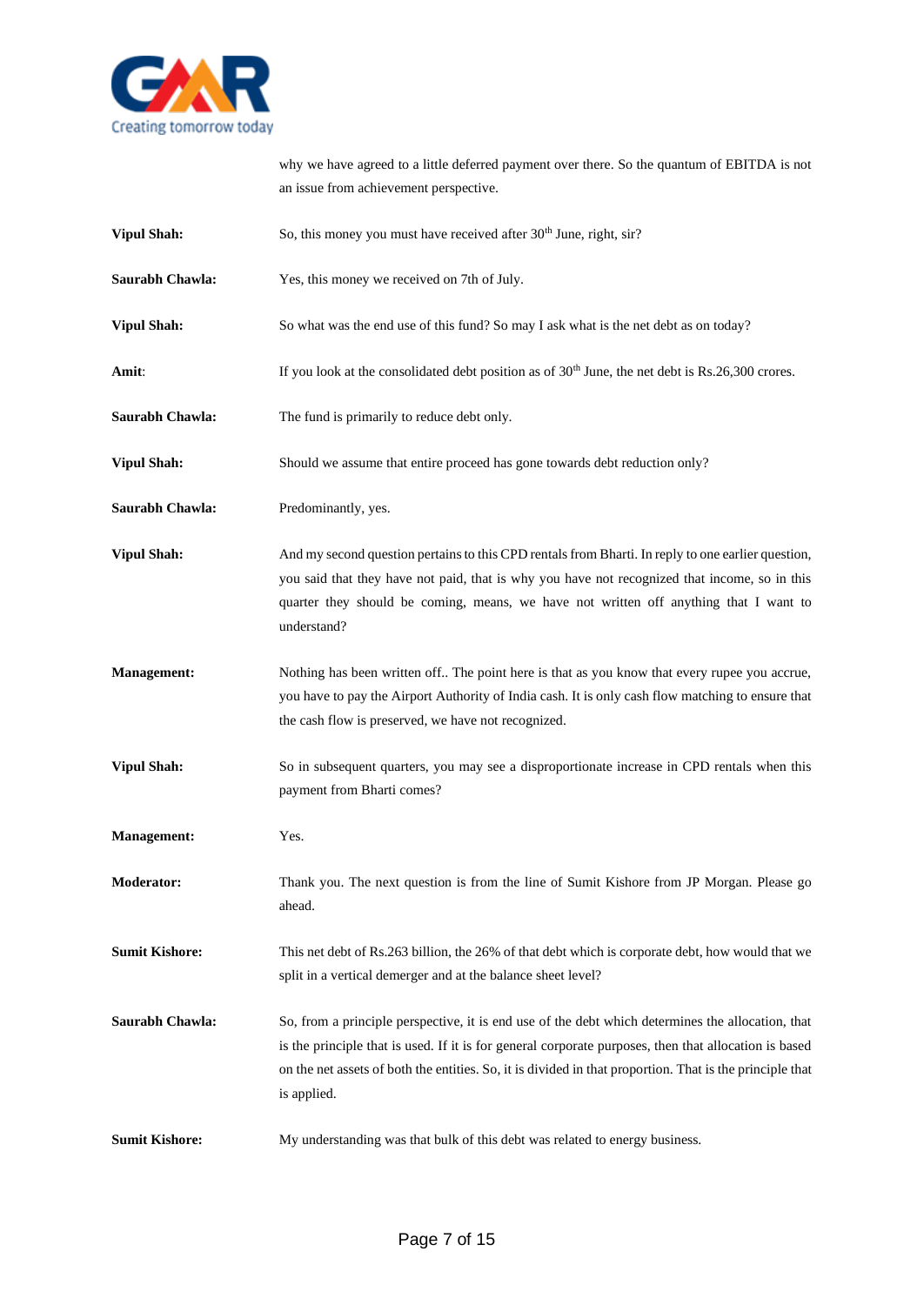

**Saurabh Chawla:** Predominantly but still it has to be allocated and the allocation will have to be based on these two principles. A very small portion of it will come to the airport space. **Sumit Kishore:** My understanding is probably a bit rusty here but energy is making losses and highways probably is also not really making a lot of money. So, the entity ex of airports which will get listed, if it is saddled with this corporate debt, then I mean, it will be a loss-making entity to begin with and with the high leverage, is that correct understanding? **Saurabh Chawla:** No, your understanding is incorrect. As I said earlier, predominantly it is towards the energy and highway businesses. I am not giving you the levels right now of what will get allocated over there to here because that is still work-in progress. When we file, you will have the pro forma balance sheet of both the airport business and also the non-airport business. So that is what I am saying. I am not giving you the exact numbers I have given you the principle. I have also indicated to you the level that predominantly it will go towards the energy and small part of it will also come to the airport. **Moderator:** Thank you. The next question is from the line of Mohit Kumar from IDFC Securities. Please go ahead. **Mohit Kumar:** We also have Kuwait investment authority, FCCB, lying in our balance sheet. So, how this will be treated and where it is listed eventually? **Saurabh Chawla:** So, our preference would be is that they use this opportunity to convert that FCCB into equity. The share prices also run up quite well during their investment period as such, but we will have a discussion with them. Right now, we have just made the announcement and we will be discussing with them as to how they would like it to be treated. **Mohit Kumar:** What is the timeline, when we will get to know completely how the debt will shift to which balance sheet over next? **Saurabh Chawla:** So that is what I had indicated that we are expecting to file in the third or the fourth week of September. And in that filing itself, I think most of the stuff should be visible. Like as previous analyst had spoken, that most of the debt was actually taken for the energy and the highway businesses. **Mohit Kumar:** On the CPD rentals of Bharti Realty, the notes to account you mentioned that there is something linked to concept master plan approval which we are still awaiting. So where this concept master plan approval and is it necessary for us to recognize the revenue in case you do not get it, is there a risk attached to it? **GRK Babu:** This is a concept master plan is basically the entire airport CPD land to land parcels we have submitted where the Bharti and other assets are coming up. So, that is a requirement. Basing on the concept master plan, it is about 120 acres or 110 acres, then subsequent individual plans will be coming up. So, in the concept master plan, they are certainly discussing because there are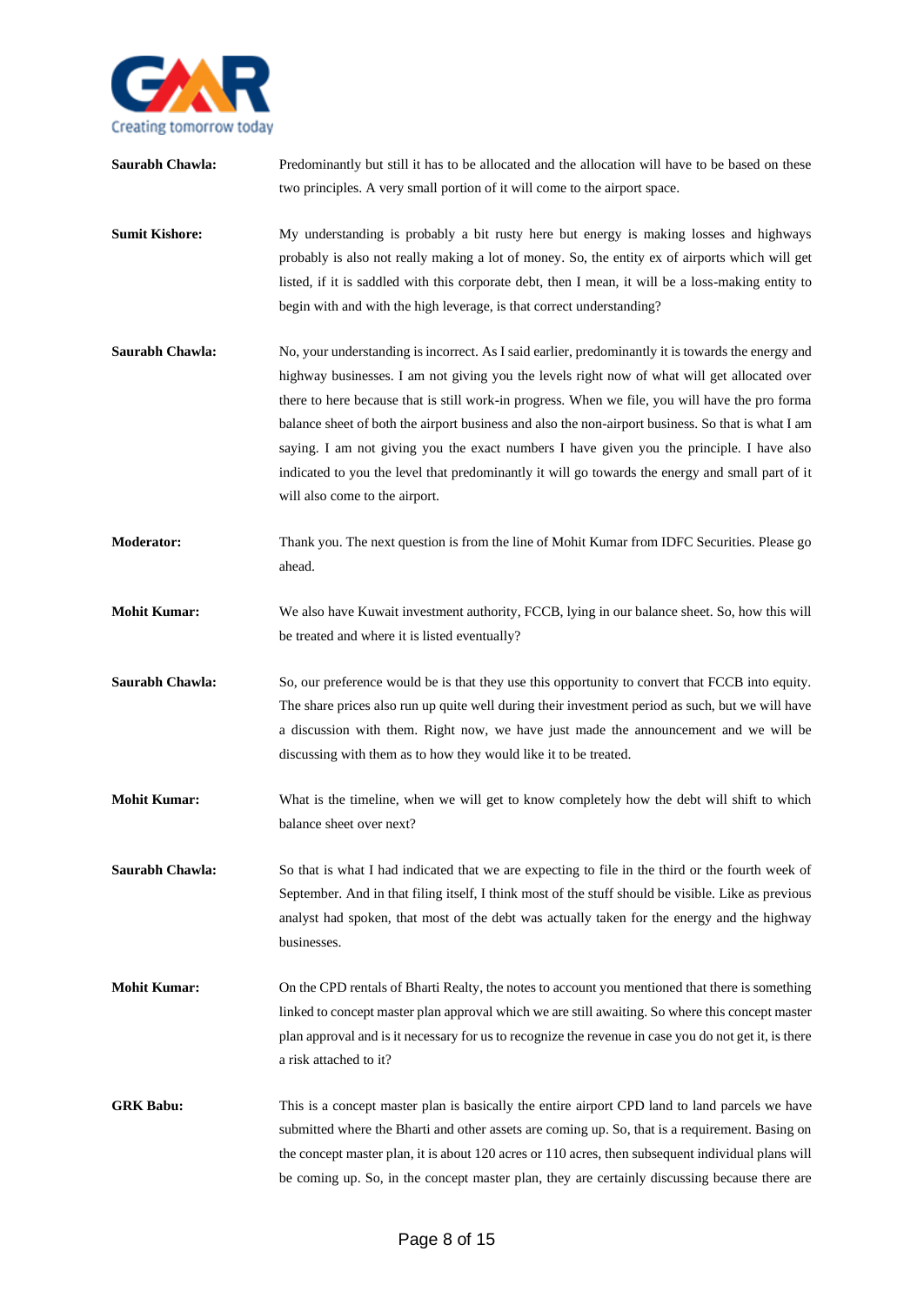

certainly areas which AAI is also there next to the land parcels, so, some discussions are taking place, number one. Number two, because of the change of so many officials in the AAI, it is taking more time. Otherwise we do not find any hiccups in approving the concept plans.

**Mohit Kumar:** Do you expect this concept master plan approval by September<sup>?</sup>

**Saurabh Chawla:** No, we cannot give you guidance on when it will be, it is a government body. So it should have happened now.

**Mohit Kumar:** There is no risk attached to this notice?

**Saurabh Chawla:** No risk.

**Mohit Kumar:** So lastly on the consultation paper for Delhi airport is what is the timeline we are looking at the finalization of the Delhi tariff order? And is there any dialogue with the regulators on the reduction of the passengers given that consultation paper I think has a higher number?

**GRK Babu**: As you know that we have actually filed a tariff for Hyderabad in the last quarter. I think there is a paper out for DIAL which is out and which is under discussion. So I think we have to also take into account the change in the traffic scenario for the current year and moving ahead also which will need to get updated and reflected in the tariff order. So the process is ongoing.

**GRK Babu:** We have already filed our replies to the regulator, because you rightly pointed out in the consultation paper for the Delhi, they are not to consider the impact of the COVID and the traffic and the ATMs and non-aero. They have also asked us to specify. So we have filed our replies with the revised traffic and ATM numbers.

**Mohit Kumar:** When do you expect the tariff order to be in place?

**GRK Babu:** We are expecting that maybe by October end the entire final tariff order should be out. So the regulator is discussing because of the COVID impact. They are also discussing to see there will not be overburden on the passengers airlines as well as the airports are not put to heavy loss. So they are working out, they are thinking in a different methodology. Even though the airports, the regulated revenue is assured, but how to consider this current situation scenario they are working out. But we have provided our information what is the expected traffic for the next four years and the ATMs and non-aero revenues.

**Moderator:** Thank you. The next question is from the line of Gautam Prasad from Deutsche Bank. Please go ahead.

Gautam Prasad: For the demerger, would it be correct to understand the same formula that you suggested for the debt will also be used for the split of the other liabilities, I mean, for the liabilities that are attached to a particular business, they will go there, and general liabilities will be split on a portion of the net assets?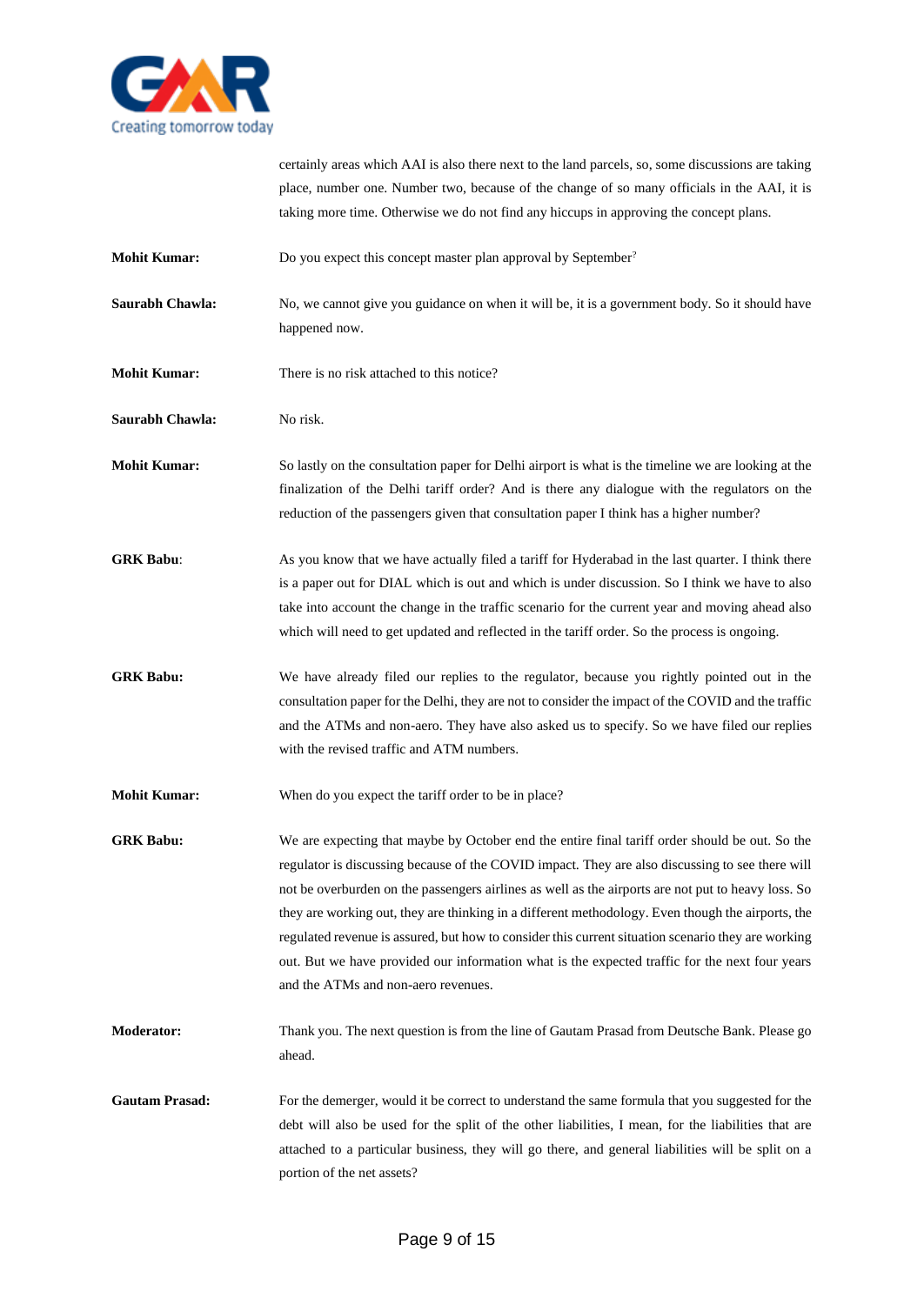

**Saurabh Chawla:** There are very minimal general liabilities at the GIL holdco because truly it is not an operating company, it is more like a holdco, it only has an EPC business, and, of course EPC business will go into the non-airport vertical, right. So, there is not much there of any significance. Gautam Prasad: And what about the contingent liabilities of GIL corporate level, how would they be split? **Saurabh Chawla:** They will also move along with the businesses that it houses, right. That is how it will move. **Moderator:** Thank you. The next question is from Aditya Mongia from Kotak Securities. Please go ahead. **Aditya Mongia:** The first question that I had was related to the consultation paper for Delhi. There is a mention over there the regulator suggests that other income for the airport would be considered as aero incrementally. Just wanted to hear your thoughts from the regulator side whether one should be assuming other income to be considered as aero increment piece in that aspect? GRK Babu: This we have already contested before the regulator saying thing. Regulator keep changing their stand on other income. If you look at it the first control period regulator has clearly excluded the dividend income, treasury income and interest income from other income for the purpose of cross subsidization. In the second control period, they say that they will cross subsidize it excluding the dividend. In third control period, again, they are taking a stand saying that entire other income will be cross-subsidized. So, we have already contested it. This matter will be taken up. Of course, in case if the regulator is not going to listen, then we are going to appeal on that. Our contesting is very simple. Any revenue which is pertaining to the other income, especially other income is we are getting on to the dividends and treasury income and some other late charges and late interest charges, etc., which are the post revenue generation, they are not part of the actual operations. So, that is our contention and we are going to fight it out. **Aditya Mongia:** You may not be obviously generating, so, do you think that there would be a decision coming let us say by the time the next control period order comes in on this one? **Saurabh Chawla:** In the consultation paper, anyhow we have not given estimates of other income, so, they have not considered any cross-subsidy. So, if they are still taking the same stand that entire other income will be cross-subsidized in the both control period, then immediately we are going to appeal before the TDSAT and that will be finalized before the next control period. **Aditya Mongia:** Second question which I had was just to have some more clarity on the components of non-aero which you are receiving even now which are not linked to passenger clause for Delhi and Hyderabad, if you could give some clarity on that part it will be useful for us to be clear? GRK Babu: As far as the non-aero is concerned in case of the Delhi or Hyderabad, which are not linked to passengers are basically the rentals which are pertaining to the offices and the cargo land rentals, then in-flight kitchen land rentals as well as the fuel from land rentals and the sheds and everything which we are giving. All those things are continuously built and we are collecting

the payment in both airports. Passenger related revenue, of course, it is linked to the revenue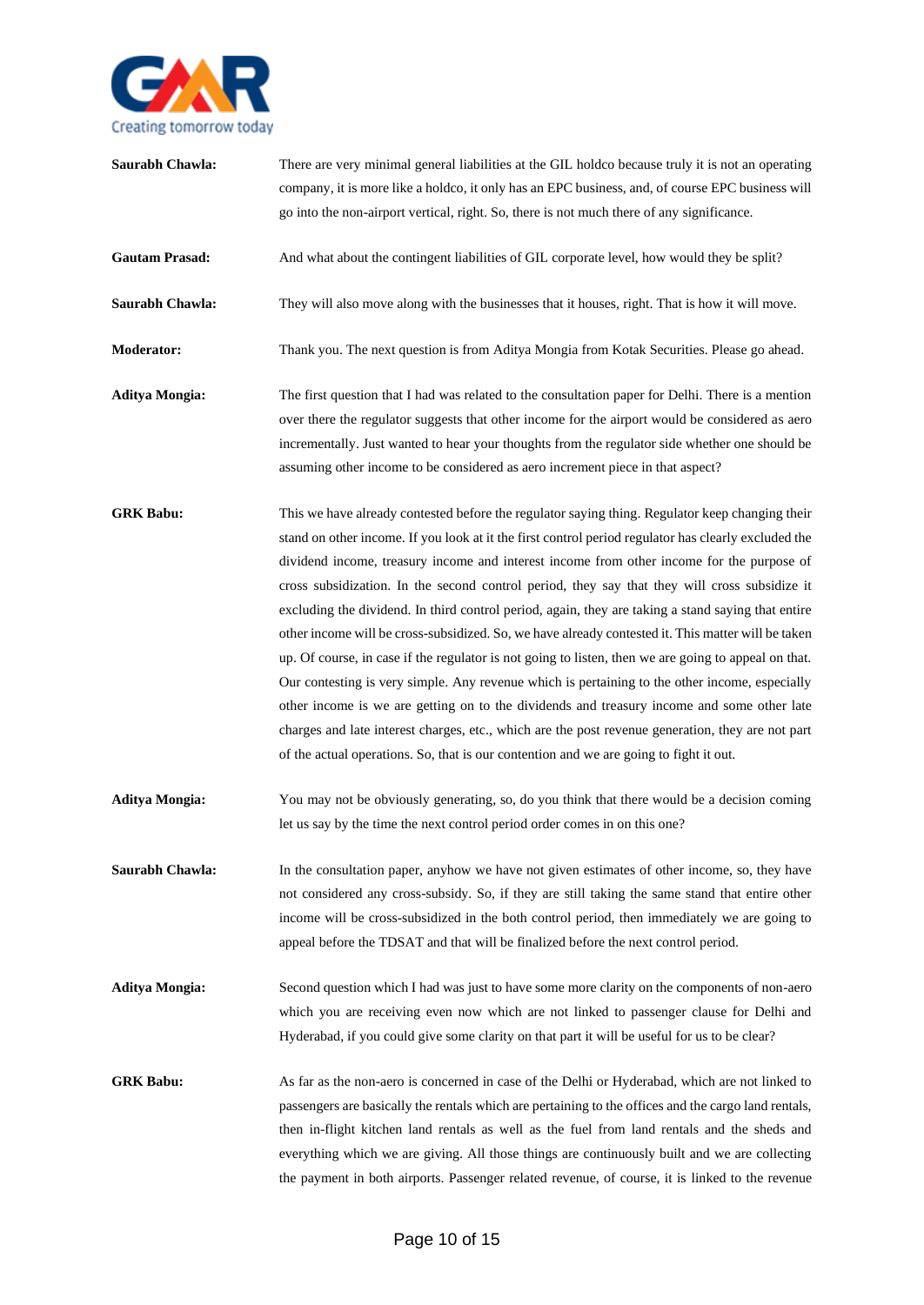

generation. As I explained, the first three months we have given a waiver of MMG. And as a result if there is no revenue, no revenue share, but July onwards, we have started imposing the MMGs in a revised format and we are collecting the same.

- **Aditya Mongia:** This was on the change in net debt for the quarter. Now, it appears as if the quantum of net debt has increased by about Rs.2,000 crores if I am not wrong whereas if I see the loss in the P&L, it is not of that quantum. So, I just thought I will check with you on how to kind of read through the QoQ movement in net debt?
- Amit Jain: Your observation is right, the net debt has increased by close to about Rs.1,800 crores. This increase is mainly because of utilization of cash primarily we had in Delhi and Hyderabad airport. As you know, the CAPEX plan is underway. So it is the reduction in cash and increase in net debt are same. So the money has gone for the CAPEX for Delhi as well as for Hyderabad airport. If you look at the gross debt of March end and June end, they are same.
- **Moderator:** Thank you. The next question is from the line of Parvez Akhtar from Edelweiss Securities. Please go ahead.
- **Parvez Akhtar:** My question is that once this demerger happens, what are our thought process towards future growth opportunities in the airport segment and if there are any in the non-airport segment as well?
- **Saurabh Chawla:** So the airport, of course, we have lots of opportunities coming our way, I mean, the government recently announced even further privatizations of about six more airports in India. This is in addition to we already have Greenfield development happening in Mopa and another soon to start at Bhogapuram which is Vizag. So, there is no dearth of opportunities. Recently, we were also awarded for Manila. And Southeast Asia, Asia continues to be our focus internationally. India, of course, is the prime driver. So, there is enough in our plate to grow the business over here. Having said that, we still want to be very cautious, we do not want to make some of the mistakes we made in our energy business many years back. So, we will be cautious on how we bid, we will be very cautious in having the right partners in our international business who have the domain expertise to control and manage the environment in their own home ground. So airport has no dearth of opportunities. Coming to the non-airport side, that is also something which is on our cards. We see a lot of action within the government for reforms specially in the energy sector. Ashis Basu, can you just give insight into how the government is thinking and how we are thinking in that space?
- **Ashis Basu**: Very broadly, as you would have noticed that government is now looking at privatizing, improve efficiency operations, and much needed capital in the distribution space. Electricity amendment bill is under circulation, proposes widespread reforms, including direct benefit transfer. Power sector, as you would know, is plagued by cross-subsidies being given by discoms free power being given, which is pulling down discoms which ultimately buy power, collect from consumers, so discoms have to be healthy. So the electricity amendment bill talks of direct subsidy from the government to the consumers that will unshackle discoms from losses.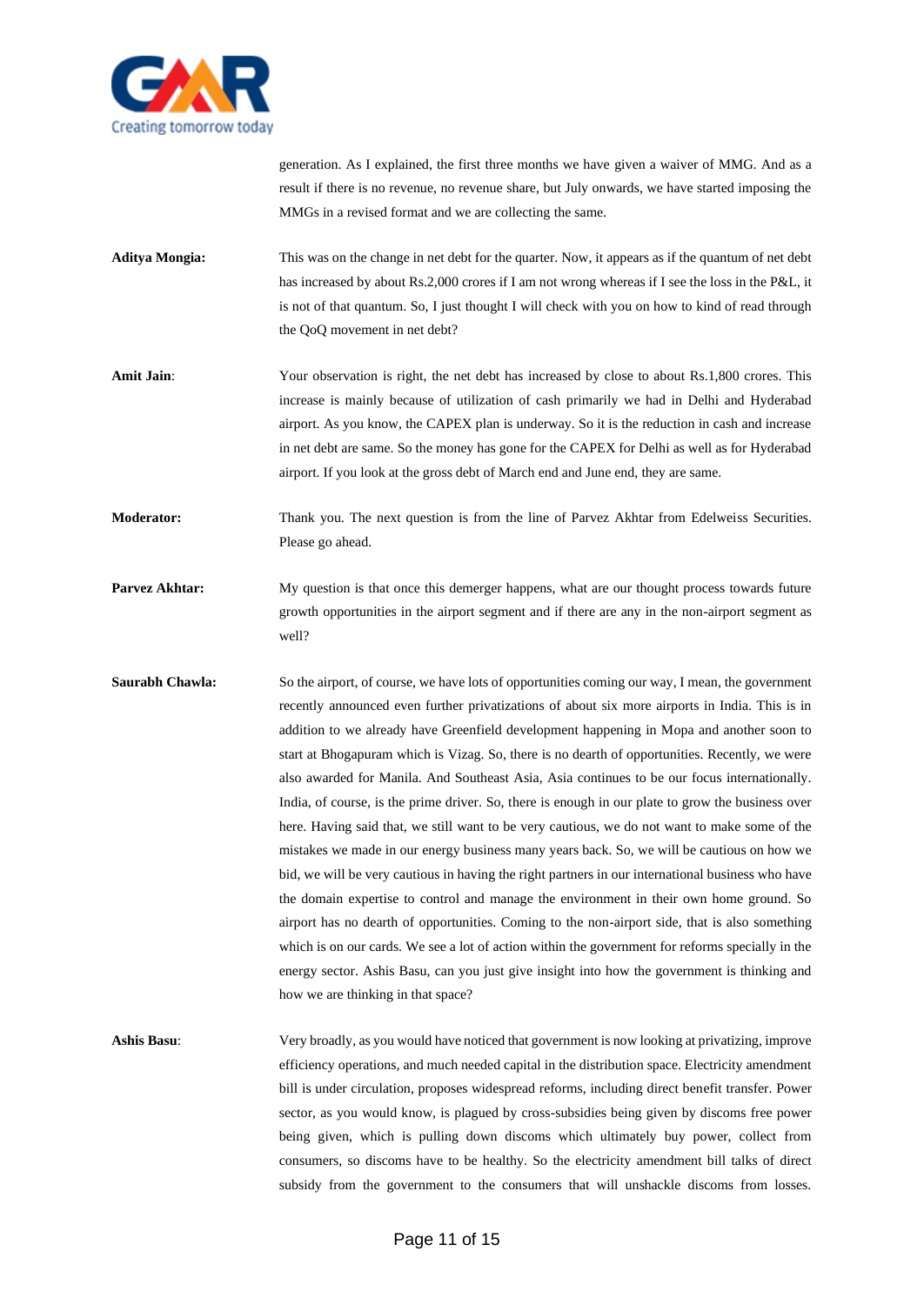

Government has already come out with the policy of privatizing union territory discoms to start with. I think it will come up shortly during this calendar year and they are looking at privatizing further. Down the line there are plans to break the discoms itself into wire ownership and retail. Odisha has already started privatizing if you are aware, Tatas have taken up a discom. So we see a lot of opportunities coming up in the private distribution space which can be value lucrative if picked up correctly. Again, as Saurabh said, we are not out there to win bids, but we will make choices which will be value-accretive for the business. We see space there. In talking hypothetically about opportunities, there would be stressed assets in the renewable sector also, there would be opportunities. So we would be very picky, but there would be plenty of opportunities as well in this space.

- **Saurabh Chawla:** This all will be done in a demerged entity. So we do not want to combine an airport play with an energy play. They will be distinct, they will run their own businesses, have their own balance sheet. So that is how we want to derisk the whole structure and have a pure play, with each business harnessing their opportunities, given their own capital structure and costs of capital.
- Parvez Akhtar: And a related question, in our estimate, when will the process for the Manila airport get completed from the government side?
- **Ashish Jain**: This has been a fairly long process. We had submitted our bid in 2018. And there was another consortium which was actually in the status of the original proponent status. And it is only after the COVID situation began, that those talks fell through with the consortium. And after that the government has appointed us as the original proponent status. So I think we have begun the initial discussions with the government and engagement is on. So I do not think we can preclude how much time it will take given the history of what that transaction has been in the past. So I think let us give it some more time and we will come back to you with specific as it evolves.
- **Moderator:** Thank you. The next question is from the line of Ashish Shah from Centrum Broking. Please go ahead.
- **Ashish Shah:** My first question is on the FCCB side. You did talk about the possibility of converting the FCCB. So, just to recall the terms of the FCCB, so the conversion price was Rs.18 correct?

Saurabh Chawla: Correct.

**Ashish Shah:** What are the other terms associated with it as in any timeframe after which it can get converted, are all the other conditions in place for the FCCB conversion?

Amit Jain: When this FCCB was taken in December 2015, broadly there were three covenants; one was within 18-months, at that time 2015, if the price is 18, they had the option of conversion. The second was anytime after three years at a particular price, we have the option of converting it. And the third covenant is that 10-years from that time, we can repay without any repayment penalty. So, since the three years have passed, and if the price is above a particular threshold level, we have the option of getting it converted.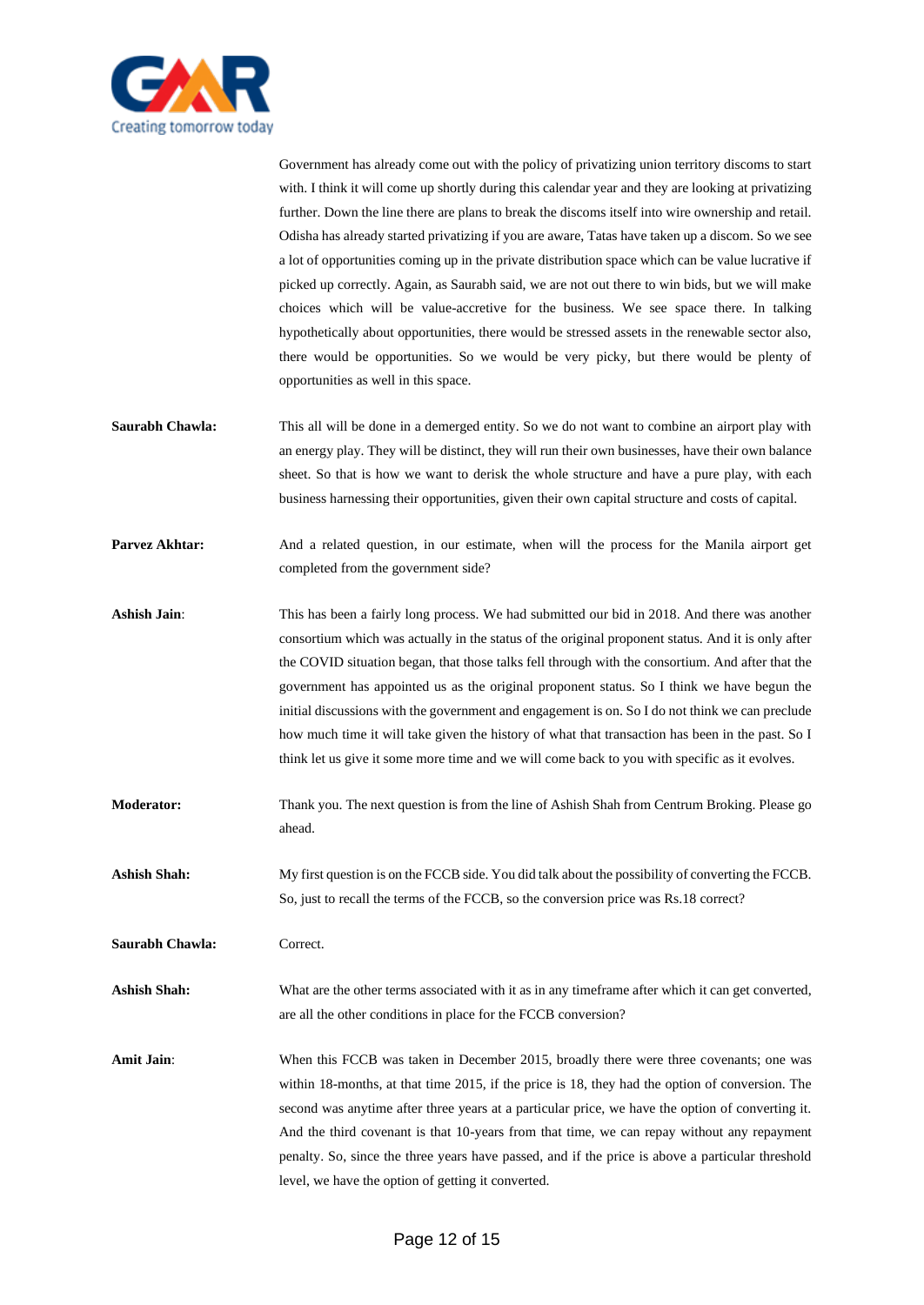

| <b>Ashish Shah:</b>     | So the current price is above that threshold price, right, so theoretically, along with discussions<br>with them, the option is now with you, right?                                                                                                                                                                                                                                                                                                                                                                                                                                                                                                    |
|-------------------------|---------------------------------------------------------------------------------------------------------------------------------------------------------------------------------------------------------------------------------------------------------------------------------------------------------------------------------------------------------------------------------------------------------------------------------------------------------------------------------------------------------------------------------------------------------------------------------------------------------------------------------------------------------|
| Amit Jain:              | Like what Saurabh has indicated, we are evaluating it, and at the right time, we will take a call<br>accordingly.                                                                                                                                                                                                                                                                                                                                                                                                                                                                                                                                       |
| <b>Ashish Shah:</b>     | Secondly, on the demerger process, obviously the share ratio does indicate sense on the<br>valuation, but what is the valuation that we would have got from the independent valuers for<br>arriving at this ratio and what is the kind of valuation that would have been assigned to these<br>businesses, if you can indicate that sir?                                                                                                                                                                                                                                                                                                                 |
| Saurabh Chawla:         | Suresh, you want to take this? Although there is no ratio here, it is a mirror demerger, but Suresh?                                                                                                                                                                                                                                                                                                                                                                                                                                                                                                                                                    |
| <b>Suresh Bagrodia:</b> | It is a mirror demerger. I do not think we actually are getting into valuation and any kind of<br>ratios into it now and it is too premature. Actually, when we file the scheme, probably you will<br>have a better view of the entire thing.                                                                                                                                                                                                                                                                                                                                                                                                           |
| Saurabh Chawla:         | It is a mirror demerger. So there is no valuation per se. Although still has to be done, but it would<br>not matter.                                                                                                                                                                                                                                                                                                                                                                                                                                                                                                                                    |
| Moderator:              | Thank you. The next question is from the line of Abhiram Iyer from Deutsche CIV Private<br>Limited. Please go ahead.                                                                                                                                                                                                                                                                                                                                                                                                                                                                                                                                    |
| <b>Abhiram Iyer:</b>    | The question I had was with respect to the Delhi airport. It seems that there was a loan of around<br>400 crores that was given out this quarter. Could you let me know to which entity was that given<br>out to? And just following from that, basically, what I wanted to understand was, how are related<br>party loans and receivables going to be treated after demerger -- are they going to be extinguished<br>completely?                                                                                                                                                                                                                       |
| Saurabh Chawla:         | So let me answer the second point first. There will be two listed entities and obviously if they<br>transact with each other, they will have to be at arm's length, right. In any case, let me also<br>clarify that even within the group today, if there is any transaction between two legal entities, it<br>has to be dealt at arm's length and it has to be approved by the independent directors. And third<br>is in the airport play and before GRK answers that question, we now have ADP. So, in addition<br>to the independent directors, of course, ADP will also be taking part in those decision-making<br>being related party transaction. |
| <b>Abhiram Iyer:</b>    | I am just getting this from the non-current loans in the cash flow item that has been published<br>for Delhi. This is from the cash flow statement. That is why I asked specifically. So, if I look at<br>non-current loans it increased from Rs.8 crores in March to Rs.409 crores in June. So, just<br>wanted to understand?                                                                                                                                                                                                                                                                                                                          |
| <b>GRK Babu:</b>        | This is not the loan, it is an advance given for the equipment. It has been grouped under loans<br>and advances. It is the equipment for taking advance has been given.                                                                                                                                                                                                                                                                                                                                                                                                                                                                                 |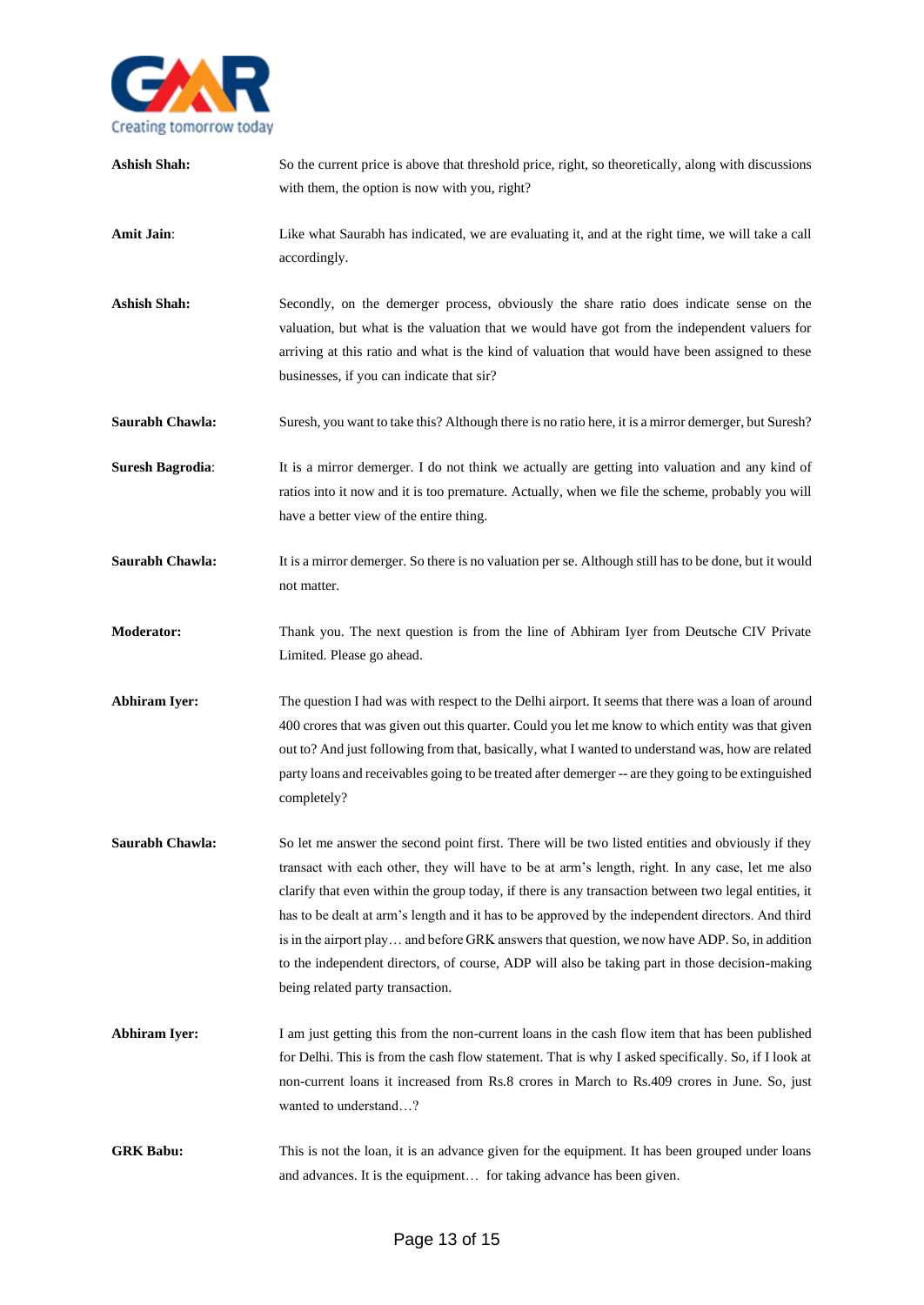

| <b>Abhiram Iyer:</b>    | Okay, got it. That is why we see a larger working capital because of advances?                                                                                                                                                                                                                                                                                                                                                                                                                                                                                                                                                                                                                                                                                                                                                                                                                                                                                                                                                                                                                                                       |
|-------------------------|--------------------------------------------------------------------------------------------------------------------------------------------------------------------------------------------------------------------------------------------------------------------------------------------------------------------------------------------------------------------------------------------------------------------------------------------------------------------------------------------------------------------------------------------------------------------------------------------------------------------------------------------------------------------------------------------------------------------------------------------------------------------------------------------------------------------------------------------------------------------------------------------------------------------------------------------------------------------------------------------------------------------------------------------------------------------------------------------------------------------------------------|
| <b>GRK</b> Babu:        | Loans and advances grouping has been done.                                                                                                                                                                                                                                                                                                                                                                                                                                                                                                                                                                                                                                                                                                                                                                                                                                                                                                                                                                                                                                                                                           |
| <b>Amit Jain:</b>       | Just to add on this, which was a question asked earlier, so, when we have said the reduction of<br>cash, in the consolidated balance sheet it is captured out there.                                                                                                                                                                                                                                                                                                                                                                                                                                                                                                                                                                                                                                                                                                                                                                                                                                                                                                                                                                 |
| Saurabh Chawla:         | And this is not a related party, right, GRK?                                                                                                                                                                                                                                                                                                                                                                                                                                                                                                                                                                                                                                                                                                                                                                                                                                                                                                                                                                                                                                                                                         |
| Radhakrishna Babu G:    | No.                                                                                                                                                                                                                                                                                                                                                                                                                                                                                                                                                                                                                                                                                                                                                                                                                                                                                                                                                                                                                                                                                                                                  |
| Saurabh Chawla:         | It was for pure expansion.                                                                                                                                                                                                                                                                                                                                                                                                                                                                                                                                                                                                                                                                                                                                                                                                                                                                                                                                                                                                                                                                                                           |
| <b>Moderator:</b>       | Thank you. The next question is from the line of Gagandeep Singh from VSJ Enterprises. Please<br>go ahead.                                                                                                                                                                                                                                                                                                                                                                                                                                                                                                                                                                                                                                                                                                                                                                                                                                                                                                                                                                                                                           |
| <b>Gagandeep Singh:</b> | What are your thoughts about the opportunity in Indian Railways opening up basically will be<br>coming in of Mr. Lohani, any updates or your thoughts on that space?                                                                                                                                                                                                                                                                                                                                                                                                                                                                                                                                                                                                                                                                                                                                                                                                                                                                                                                                                                 |
| <b>Amit Jain:</b>       | Let me take this till we get Saurabh connected. As far as whatever media you have seen, that is<br>too premature, there is nothing which we are seriously evaluating. As far as the opportunity<br>space is concerned, we keep on looking at whatever is available to us and whatever is happening<br>around the infra environment. That is it. Nothing more, nothing less than that. So it is too<br>premature at this stage.                                                                                                                                                                                                                                                                                                                                                                                                                                                                                                                                                                                                                                                                                                       |
| <b>GRK</b> Babu:        | Mr. Lohani has been appointed basically to look at the various other businesses to consolidate it<br>especially in the airport sector to take full charges now understanding the various aspects of the<br>GMR businesses.                                                                                                                                                                                                                                                                                                                                                                                                                                                                                                                                                                                                                                                                                                                                                                                                                                                                                                           |
| <b>Ashish Jain:</b>     | I think the railways is a very important segment for us. We have the DFCCIL project, which is<br>a milestone project for us and we have been working on it for some time, building up strong<br>capability on that, and given our strength in the railways segment with this project, we have been<br>looking at other projects in that area, we have been looking at stations and if you see the<br>projections from even the government, they are looking to open up quite a few opportunities<br>going ahead. So we are actively looking at a wide variety of opportunities in the railways sector<br>also. Having said that, Mr. Lohani joining us in the railways sector, that is an announcement that<br>we have made so far and so I think it is speculation that these two points have been connected,<br>So I think just wanted to clarify that. And also, I think we have not yet reached the stage where<br>we committed to any investments, we shall do so only at the opportune time when we are clear<br>about the projects and the investment requirement, etc., So as of now it is at the exploratory stage<br>only. |
| <b>Moderator:</b>       | Thank you. The next question is in the line of Aditya Mongia from Kotak Securities. Please go<br>ahead.                                                                                                                                                                                                                                                                                                                                                                                                                                                                                                                                                                                                                                                                                                                                                                                                                                                                                                                                                                                                                              |